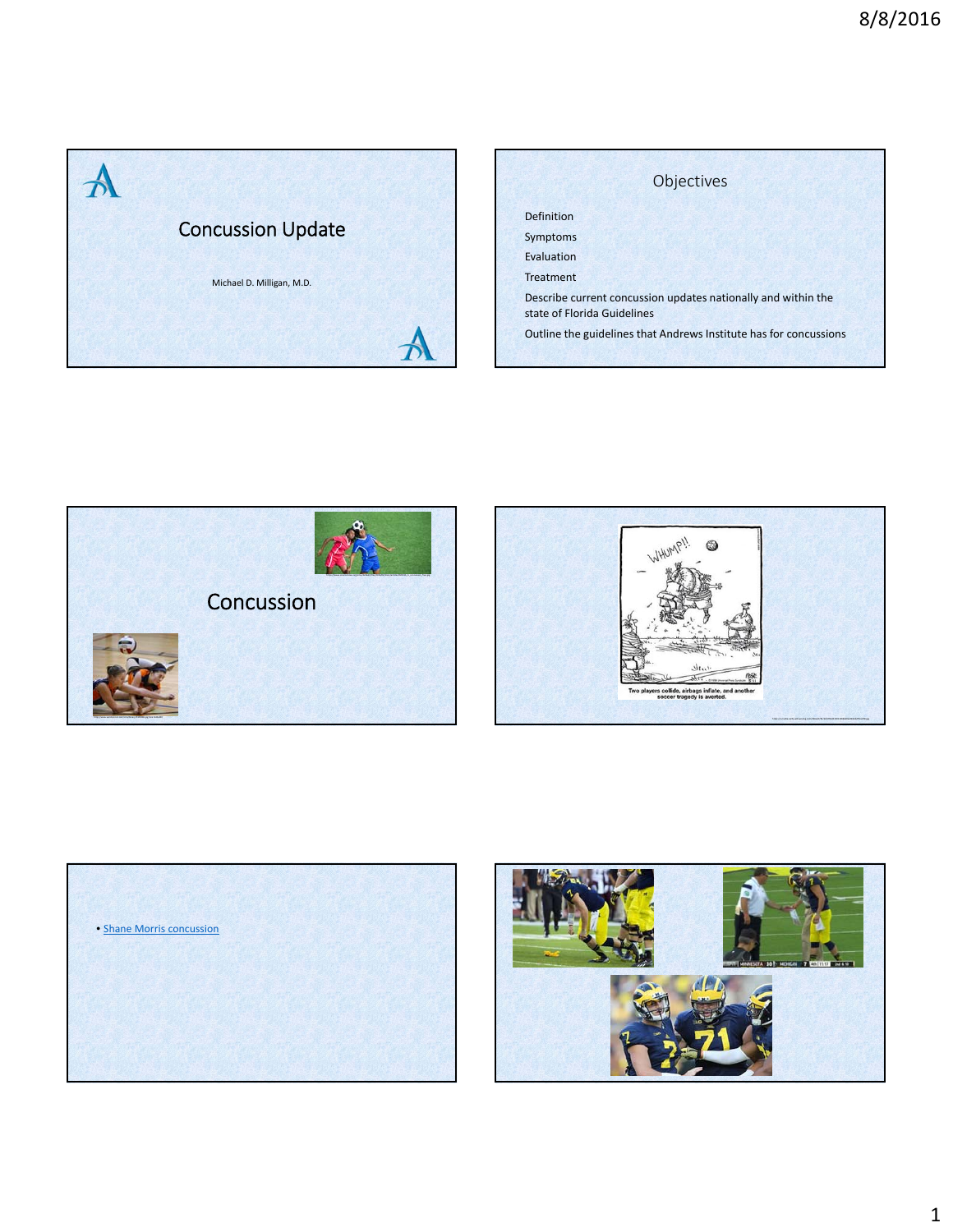









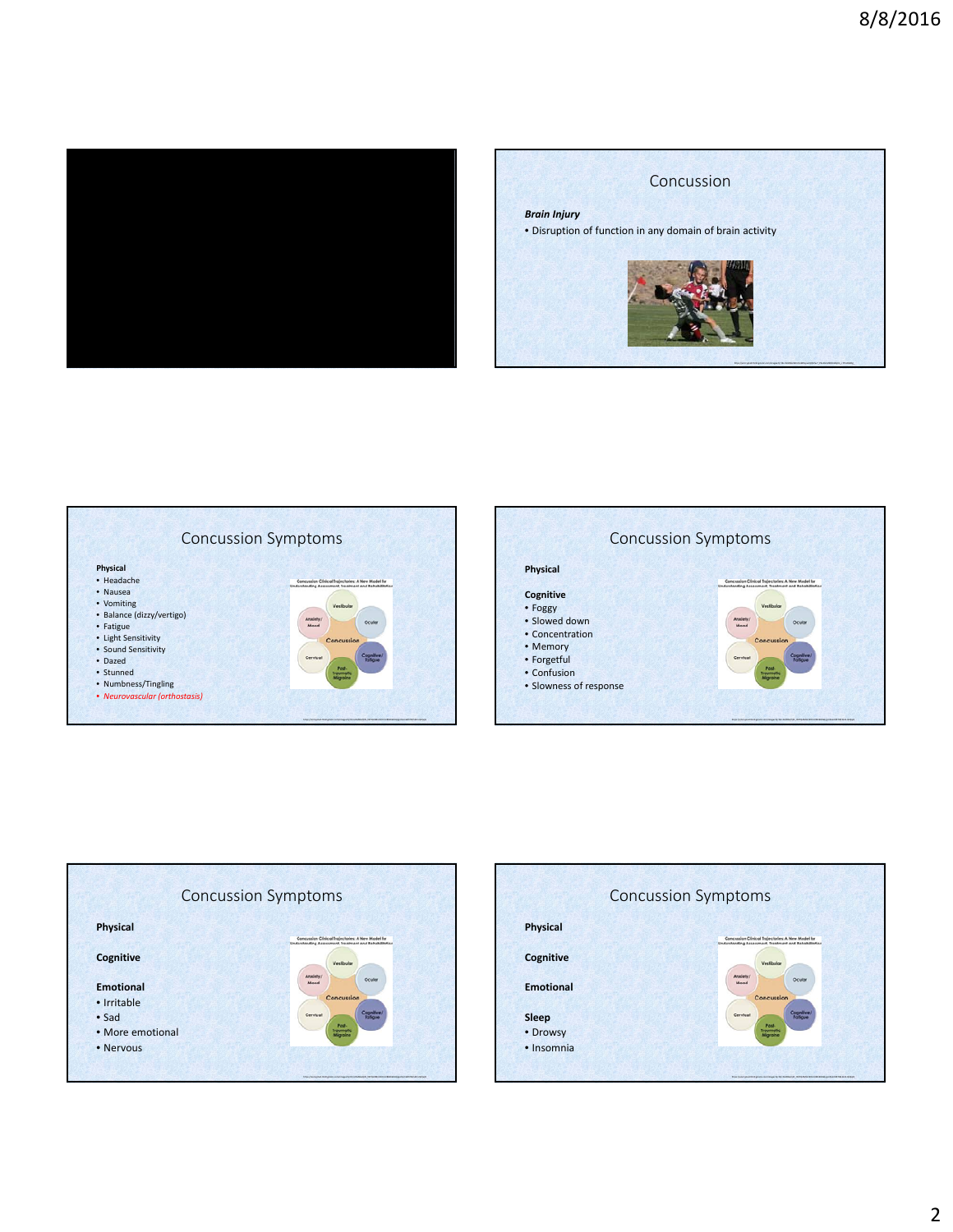





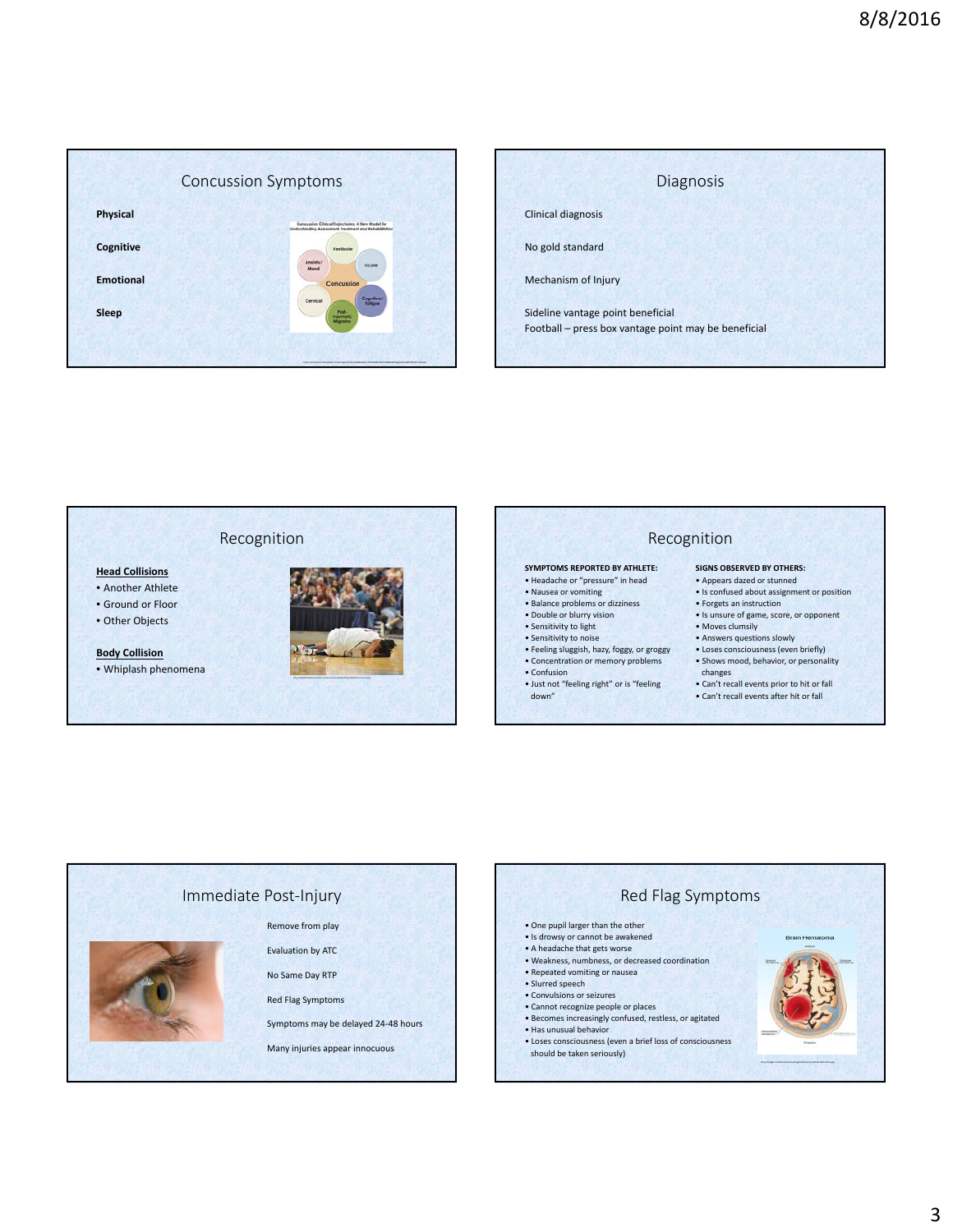# Clinical Pearl

Removal from field of play for evaluation

- Value of having a place without distractions • Greatest value is removing the athlete from presence of teammates, fans, coaches
- Athlete feels more privacy to be honest in describing what she/he feels • Applicable to other significant injuries (pregame determinations)

Wrestling adding injury timeouts & ability to remove from the mat

|                                                                                                                                                                                                                                                                                                                                                                                                                                                                                                                                                                                                                                                                                                                                                                                                                                                                                                                                                                                                                                                                                                                                                                                                                                                                                                                                                                                                                                                                                                                                                                                                                                                            | Sideline Assessment                                                                                                                                                                                                                                                                                                                                                                                                                                                                                                                                                                                                                                                                                                                              |  |
|------------------------------------------------------------------------------------------------------------------------------------------------------------------------------------------------------------------------------------------------------------------------------------------------------------------------------------------------------------------------------------------------------------------------------------------------------------------------------------------------------------------------------------------------------------------------------------------------------------------------------------------------------------------------------------------------------------------------------------------------------------------------------------------------------------------------------------------------------------------------------------------------------------------------------------------------------------------------------------------------------------------------------------------------------------------------------------------------------------------------------------------------------------------------------------------------------------------------------------------------------------------------------------------------------------------------------------------------------------------------------------------------------------------------------------------------------------------------------------------------------------------------------------------------------------------------------------------------------------------------------------------------------------|--------------------------------------------------------------------------------------------------------------------------------------------------------------------------------------------------------------------------------------------------------------------------------------------------------------------------------------------------------------------------------------------------------------------------------------------------------------------------------------------------------------------------------------------------------------------------------------------------------------------------------------------------------------------------------------------------------------------------------------------------|--|
| SCAT3"<br>Sport Concussion Assessment Teal - 3rd Edition<br>The party in the first for the party of a party                                                                                                                                                                                                                                                                                                                                                                                                                                                                                                                                                                                                                                                                                                                                                                                                                                                                                                                                                                                                                                                                                                                                                                                                                                                                                                                                                                                                                                                                                                                                                | loanization that the four-treatment day 5, 2016. Furnished by plus time col-<br>图 mm g 00 ≤ FEI                                                                                                                                                                                                                                                                                                                                                                                                                                                                                                                                                                                                                                                  |  |
| $1 - 1$<br><b>Marine Plaza</b><br><b>SEASTER</b>                                                                                                                                                                                                                                                                                                                                                                                                                                                                                                                                                                                                                                                                                                                                                                                                                                                                                                                                                                                                                                                                                                                                                                                                                                                                                                                                                                                                                                                                                                                                                                                                           | <b>Surround</b>                                                                                                                                                                                                                                                                                                                                                                                                                                                                                                                                                                                                                                                                                                                                  |  |
| Million in the NCAFEFT<br>The of this is a specialized by the relative states of the changing<br>and an excellent parties. Figure or our interest the con-<br>Anticott market of conference and projects reported this parent<br>adverse and the statements depend on the four party of the following product of<br>to print their column to an article and a rest for<br>introduce thoughts and "Mounty county to buy off- to define an a<br>Search dealers arrived to late.<br>leasing statements and the statements are apply from any or-<br>Great and the Gulf Canada and through their collection can be the<br>the property and the property property and company and company of the property of the company of<br>locked and marketings. The course is an intermediate in a manufacture of<br>leads depend a distinguished or level found.<br>and the structure of a companying at a short politician. Modern external at a<br>Ford of the department of the detail design that the country streamer is reported<br>the degrees of subseque to the parties of this mountable is a shally real<br>both a constant court from in different states.<br>What's a percentage<br>Purposes a relationary top through starting data to add a firm<br>ar to have a control to have three stands and some galaxies paid.<br>consider defectional site and shot site for all that you of an excession<br>Columns of such the columns to the complete of allegation as doesn or the<br>$-1$<br>product is a research of<br>Photo the lost information in<br>changes of any of a determined and contracts of<br>Statistical absence to a change in an in all of | <b>All Garages come such tilt in</b><br><b>Better to price \$1</b><br>$-0.0000$<br>the permanent of<br>---<br>Tel: need that it recomes to profit<br>--<br>de superior la station<br>to series arrested<br><b>CONTRACTOR</b><br><b>Business Commercial</b><br>---<br><b>Bit series movement</b><br><b>Management</b> State<br><b>STATISTICS</b><br><b>COMPANY</b><br><b>Ingenier</b> met<br><b>CONTRACTOR</b><br>$-100$<br><b>STATE</b><br><b>COMPANY</b><br><b>Bell care Associate</b><br>--<br>the latter timester.<br>----<br><b>College County</b><br>draw of firms forms<br>---<br>The crisis must be an<br>--<br><b>STATISTICS</b><br><b>SAN AVE</b><br><b>CONTRACTOR</b><br><b>The American</b><br>--<br><b>Bears Line with E 10 - Rt</b> |  |
| SIDELINE ASSESSMENT<br>Indications for Emergency Management<br><b>Bank</b> and a distinctive complete by advertising to compute a single<br>Find the P by Photos survive exhibition of a believe that were<br>the top state and in a presentation of the company and<br>Couper Transported that To<br>Stationard Association<br>Procede la Service<br>Program construction price theme and<br>Polantical signs of concursion?                                                                                                                                                                                                                                                                                                                                                                                                                                                                                                                                                                                                                                                                                                                                                                                                                                                                                                                                                                                                                                                                                                                                                                                                                              | <b>Maddische Score</b><br>THE AFT AT REAL PROPERTY AND FIRE AREA<br>bank shares agreement and sources to<br>the boom or trans-<br><b>SALES FOR THE</b><br>metalterad<br><b>HELLING</b><br><b>WAS FIRST</b><br><b>Recognized and many</b><br>the project debuty and her conferences<br><b>CASE CORP.</b><br><b>CALCULATION</b><br><b>Structure to provide the state and of-</b><br><b>Modern avenue</b>                                                                                                                                                                                                                                                                                                                                           |  |







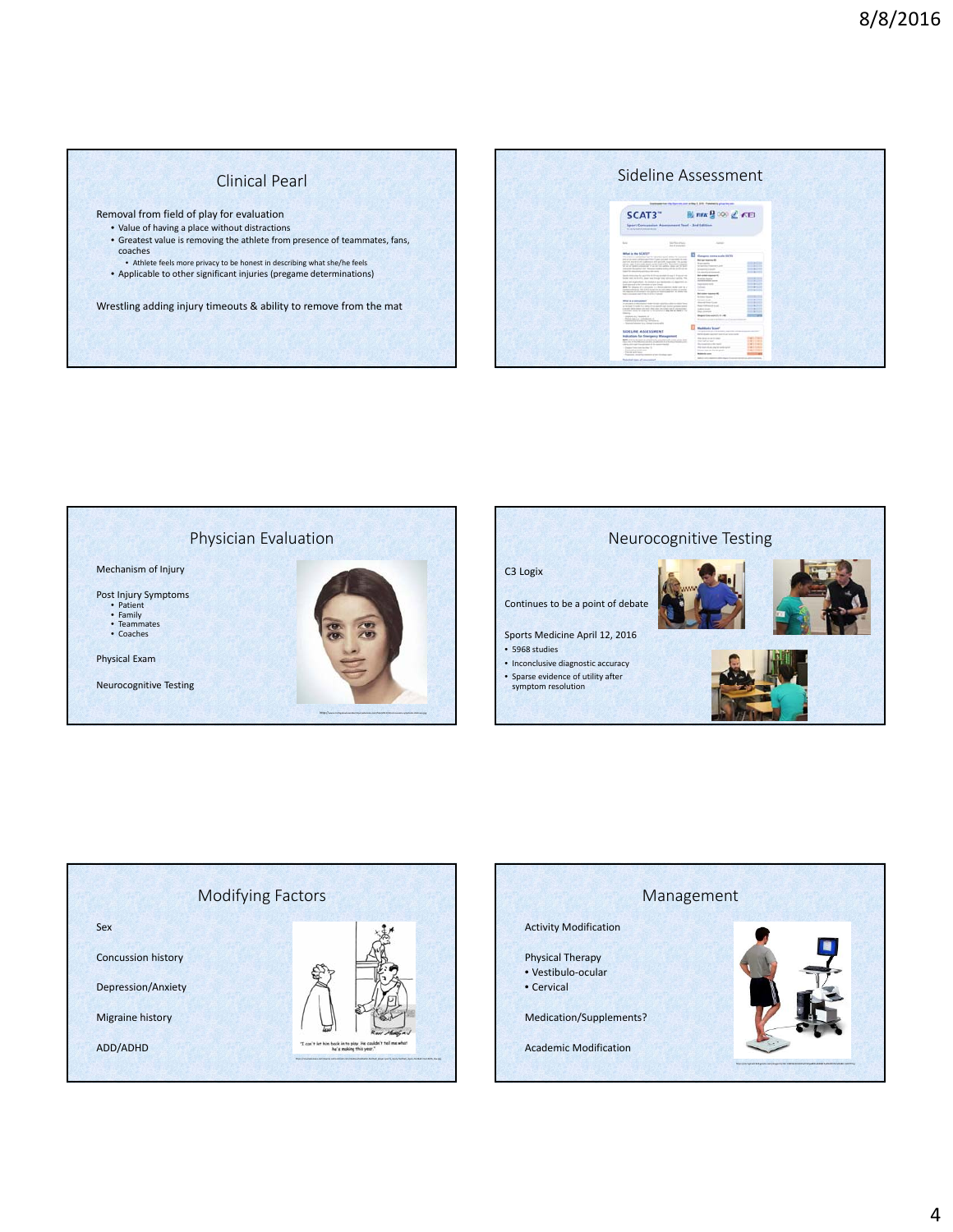### Management

#### **Return to Learn**

- Remain out of class until able to tolerate 30 minutes of light cognitive activity<br>• Then may return to classroom. Maximum of 30-45 minutes of cognitive activity<br>• followed by 15 minutes of rest
- 
- Adjustments made by healthcare professionals collaborating with academic faculty/staff

### **Return to Play**

- Symptom free (rest, classroom, activity) Off of medications
- 
- Asymptomatic through progression Progression modifications









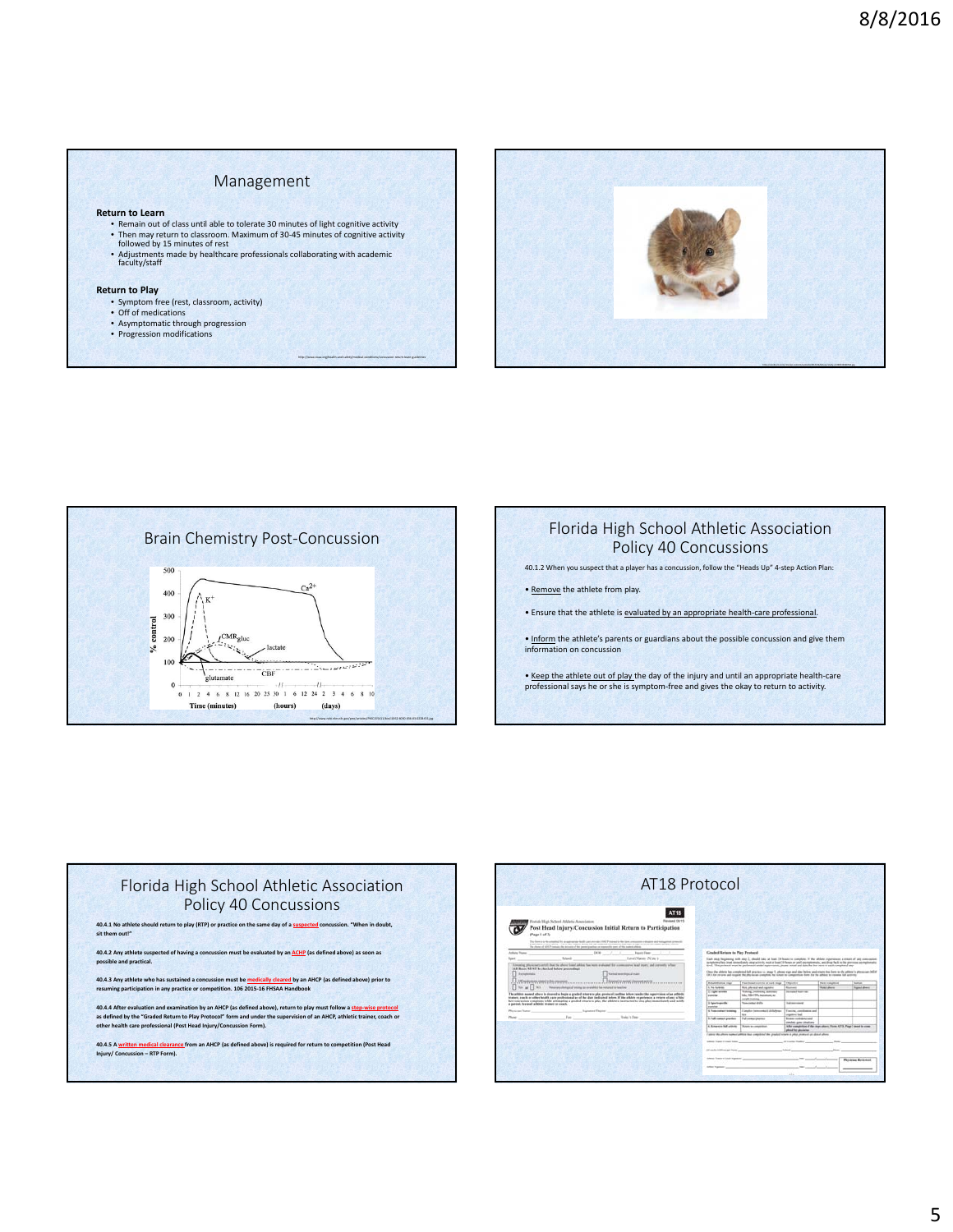

### Florida High School Athletic Association Policy 40 Concussions

### **40.7 Sanctions on Coaches**

**40.7.1 Level 1 Suspension.** A head coach who commits a violation of any condition listed in Policy 40 will be inellegible to coach or attend the next tonest, at any level, for a minimum of the next two (2) contests during

40.7.2 Level 2 Suspension. A head coach who receives a second Level 1 Suspension due to a violation of any condition listed in Policy 40, or commits multiple violations in Policy 40 will be ineligible to coach or attend an

40.7.3 Level 3 Suspension. A head coach who receives a second Level 2 Suspension for violating any condition of Policy 40 or commits an egregious violation of Policy 40, as determined in the sole discretion of the Executiv

# College Athletics

January 2015 Division I Autonomy Conferences ie, Power 5: ACC, Big Ten, Big Twelve, PAC 12, SEC

Concussion Safety Protocol Legislation Concussion Safety Protocol Committee

# Evaluating Practice and Technique

### **Big 12** • 32% reduction in football concussion (2013‐15)

- **Wrestling**
- Head injury evaluation time outs separate from general injury & blood time. Ability to remove from mat for eval
- Practice modifications • Contact w/ opponent 60%:Contact with floor 30% • Takedown 52%:Sparring 20%

#### **FL HS FB policy**

• Live contact restrictions

## Relevant Guidelines to Review

Aubry M et al. Summary and agreement statement of the first international conference on concussion in sport,<br>Vienna 2001. Br J Sports Med 2002; 36:6–10

McCrory P et al. Summary and agreement statement of the 2<sup>nd</sup> international conference on concussion in sport, Prague 2004. Clin J Sport Med Volume 15, Number 2, March 2005

McCrory P et al. Consensus statement on concussion in sport – the 3<sup>rd</sup> international conference on concussion in sport held in Zurich, November 2008

McCrory P, Meeuwisse WH, Aubry M, et al. Consensus statement on concussion in sport: the 4th international conference on concussion in sport held in Zurich, November 2012. Br <sup>J</sup> Sports Med 2013; 47:250–258

Harmon KG, Drezner JA, Gammons M, et al. American medical soceity for sports medicine position statement: concussion in sport. Br <sup>J</sup> Sports Med 2013, 47, 15–26

Florida High School Athletic Association (FHSAA) Health & Wellness Policies. (https://www.fhsaa.org/departments/health)

FHSAA Concussion Policy (https://www.fhsaa.org/sites/default/files/attachments/2015/12/18/node‐ 23154/fhaa\_concussion\_policy.pdf)

### References

Giza et al. The Neurometabolic Cascade of Concussion. J Athl Train. 2001 Jul-Sep; 36(3): 228-235. http://bjsm.bmj.com/content/47/5/259.full.pdf

http://www.cdc.gov/headsup/pdfs/custom/headsupconcussion\_fact\_sheet\_coaches.pdf

http://childrensnational.org/~/media/cnhs-site/files/departments/score/score\_325.ashx?la=en